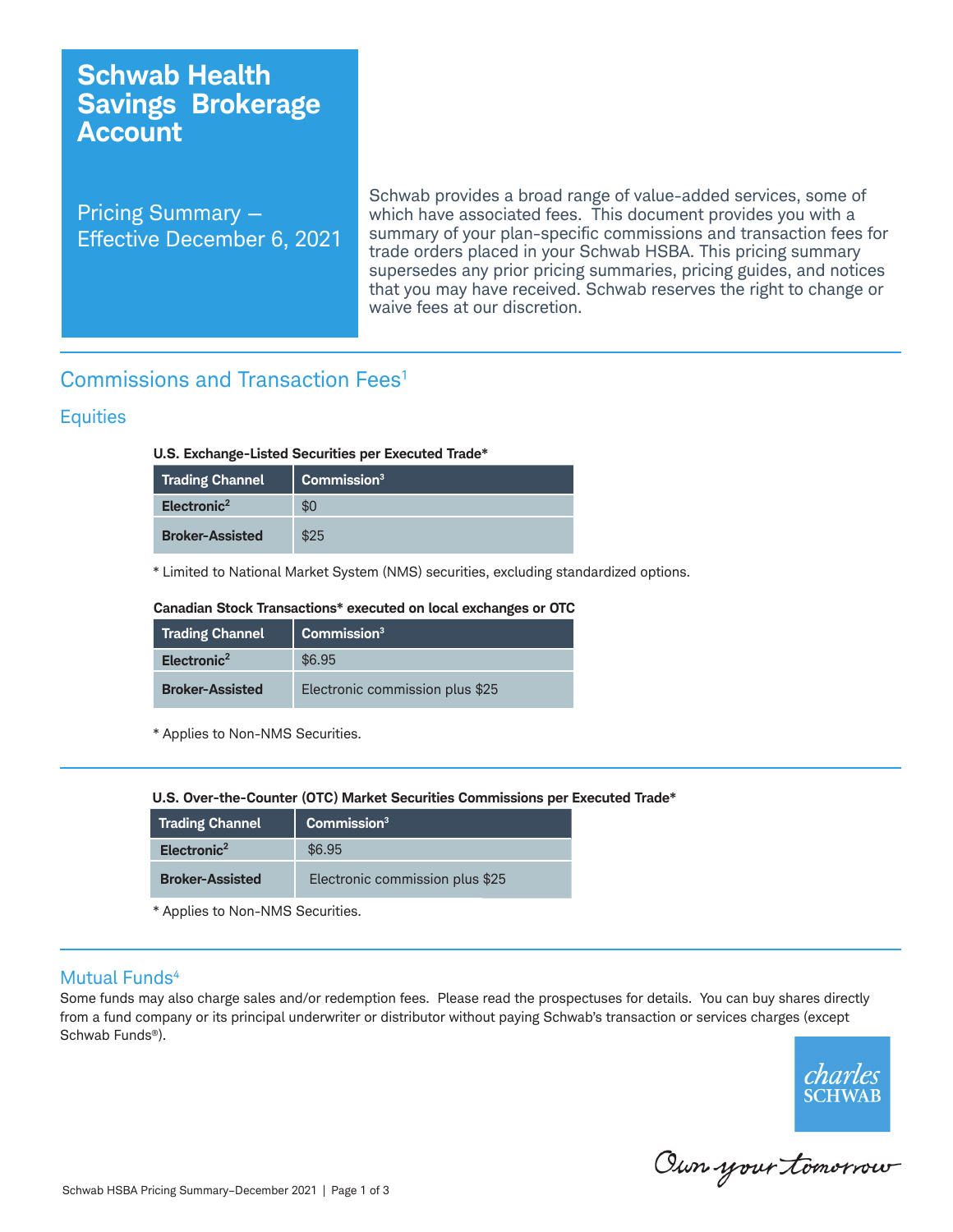### **No-Transaction-Fee Funds (includes funds available Transaction-Fee Funds<sup>5</sup> through the Mutual Fund OneSource® service)5**

| <b>Trading Channel</b> | <b>Transaction Fee</b>                     | <b>Trading Channel</b> | <b>Transaction Fee</b>                                |
|------------------------|--------------------------------------------|------------------------|-------------------------------------------------------|
| <b>Electronic</b>      | \$0                                        | <b>Electronic</b>      | \$49.95 per buy, \$0 per sell                         |
| <b>Broker-Assisted</b> | \$25 service charge per trade may<br>apply | <b>Broker-Assisted</b> | Electronic fee, plus \$25 service<br>charge per trade |

**Note:** For information about offshore funds (funds registered outside the U.S. for purchase by non-U.S. persons only), please call the Schwab HSBA Contact Center.

## Options<sup>6</sup>

**Options per Executed Trade** 

| <b>Trading Channel</b> | Commission                                    |
|------------------------|-----------------------------------------------|
| <b>Electronic</b>      | \$0 base commission, plus \$0.65 per contract |
| <b>Broker-Assisted</b> | \$25 plus \$0.65 per contract                 |

**Note:** There are no commissions or per-contract fees assessed on transactions resulting from options exercises and assignments.

**Note:** Per-contract fees are waived for buy-to-close options trades executed online for \$.05 or less.

# Equities - Foreign Stock

### **Foreign Stock Transactions\***

**Trades Placed on the U.S. Over-The-Counter Market and Trades Placed Directly on a Foreign Exchange**

| <b>Trading Channel</b> | <b>Transaction Fee</b>                                                   |
|------------------------|--------------------------------------------------------------------------|
| <b>Electronic</b>      | \$50 foreign transaction fee <sup>7</sup>                                |
| <b>Broker-Assisted</b> | \$75: \$25 for broker assistance, plus<br>a \$50 foreign transaction fee |

\*These fees also apply to trades of foreign ordinary shares placed directly on a foreign exchange or on the U.S. over-the-counter market

## Fixed Income Investments<sup>8</sup>

Schwab may act as principal on certain fixed income transactions. When Schwab acts as agent, a commission will be charged on the transaction. When Schwab acts as principal, the mark-up is included in the bond price

| <b>Product Type</b>                                                                                                                                            | <b>Electronic Commission</b><br>or Mark-up                                    | <b>Broker-Assisted Commission</b><br>or Mark-up |
|----------------------------------------------------------------------------------------------------------------------------------------------------------------|-------------------------------------------------------------------------------|-------------------------------------------------|
| New issues, including Certificates of Deposit                                                                                                                  | \$0 (a selling concession is included in the original offering price)         |                                                 |
| Treasury Bills, Notes, Bonds <sup>9</sup> , and TIPS (Secondary and<br>Auction)                                                                                | \$0                                                                           | \$25                                            |
| Secondary transactions for Corporate Bonds, Municipal<br>Bonds, Government Agencies, Zero-Coupon Treasuries<br>(including STRIPS), and Certificates of Deposit | \$1 per bond (\$10 minimum/<br>$$250$ maximum)                                | Electronic commission,<br>plus \$25 per trade   |
| <b>Preferred REITS</b>                                                                                                                                         | Stock commissions and minimums apply for secondary transactions.              |                                                 |
| Commercial Paper, Foreign Bonds, Asset-Backed<br>Securities, Mortgage-Backed Securities and Unit<br><b>Investment Trusts</b>                                   | These are specialty products - please call 1-800-472-0084 for<br>information. |                                                 |

**Note:** Large block transactions (orders of more than 250 bonds) may be eligible for special handling and/or pricing -- please call the Schwab HSBA Contact Center for information.Our commissions and mark-ups may be slightly less than our published schedule (shown above) due to rounding.